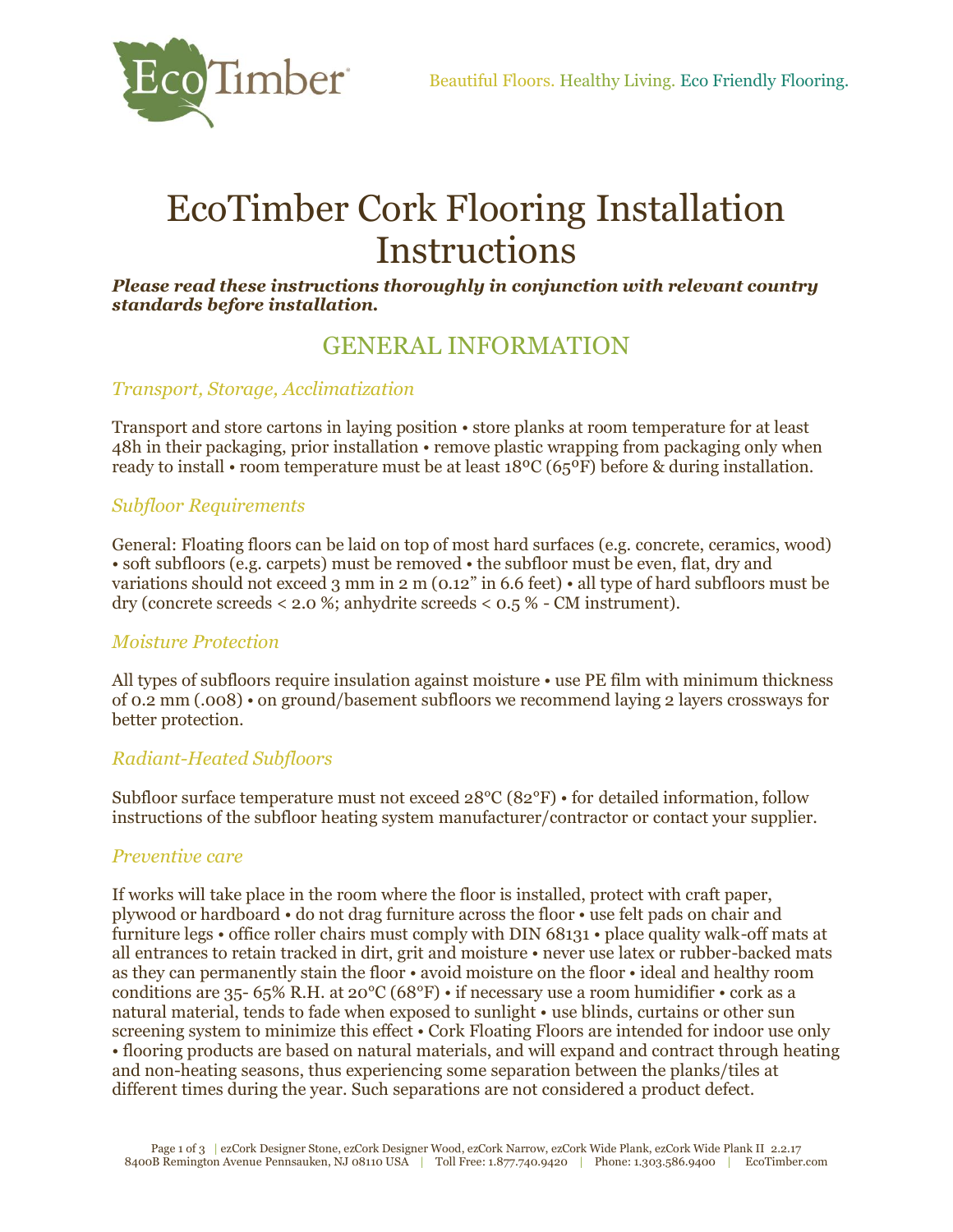

# LAYING INSTRUCTIONS

# *Inspection*

Prior to installation, inspect planks in daylight for visible faults/damage • check if subfloor/site conditions comply with the specifications described in these instructions • if you are not satisfied do not install, and contact your supplier.

# *Tools and materials required*

Electric saw • spacers • pencil • set square • PE film • adhesive tape.

# *Moisture Protection*

Lay the PE film, allowing for at least 20 cm  $(8)$  overlapping and tape • turn the film upward 5 cm along the walls • trim after the skirting boards are fixed.

# *Before laying*

Measure the room at right angle to the direction of the planks • planks in the final row should be at least 5 cm wide • for this purpose, planks in the first row can be cut to smaller size • shuffle planks in order to obtain a pleasant blend of shades • lay planks preferably following the direction of the main source of light • we recommend laying on wooden floors crossways to the existing floorboard • planks must not be nailed or screwed to the subfloor • skirting boards must not be fixed in a way which restricts the movement of the floor.

# *Expansion gaps*

Provide 10 mm expansion gaps to the walls and other fixed objects • areas greater than 100 m<sup>2</sup> (900 sq. ft) or 10 m (30 feet) in either direction, transitions between rooms and asymmetrical areas require extra expansion gaps.